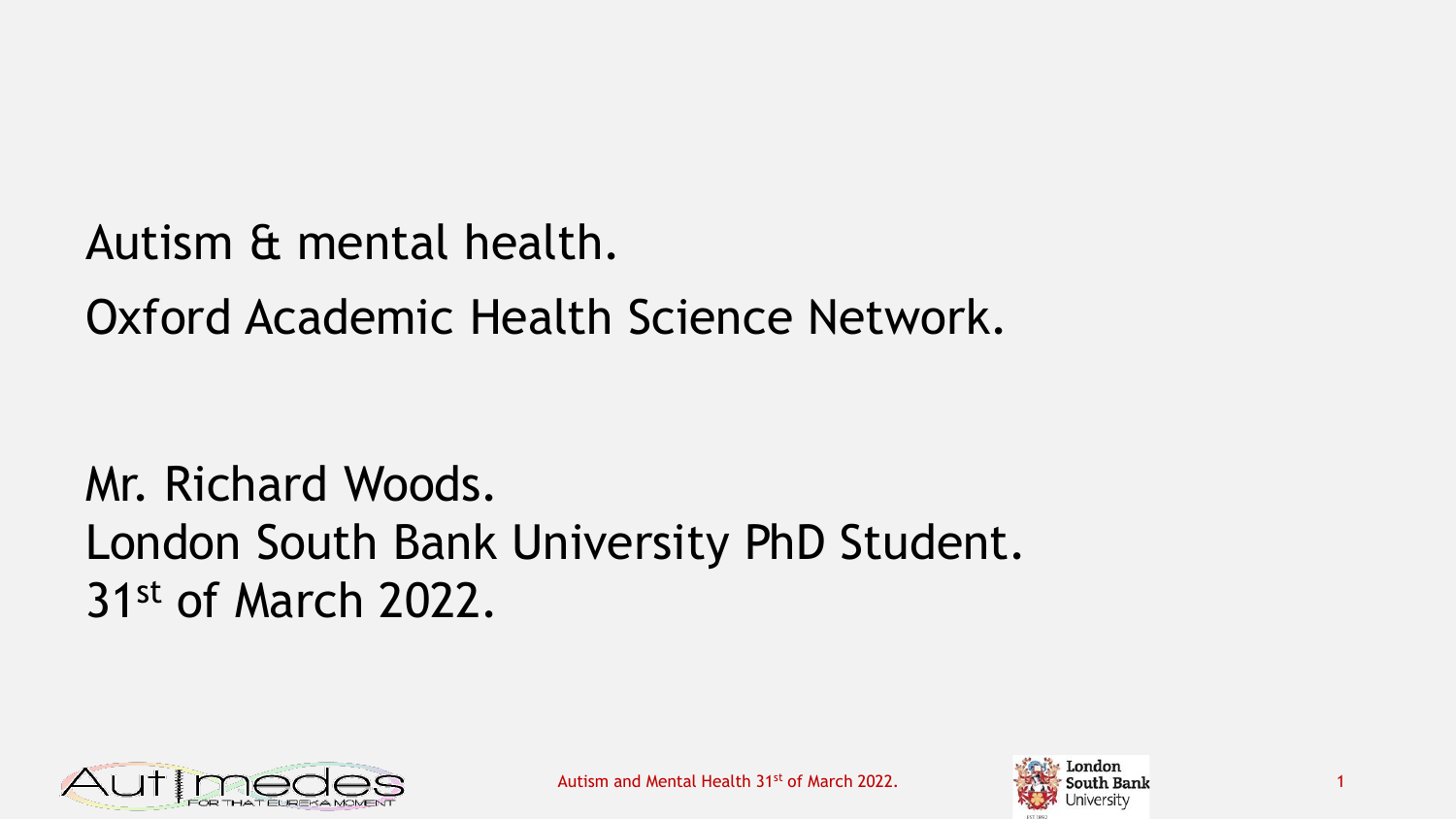#### **PROFILING MYSELF.**

#### **My perspective.**

- 1) Is autistic.
- 2) Agenda is for at least inclusive good quality scientific-method based research & practice.
- 3) PhD is investigating PDA at LSBU.



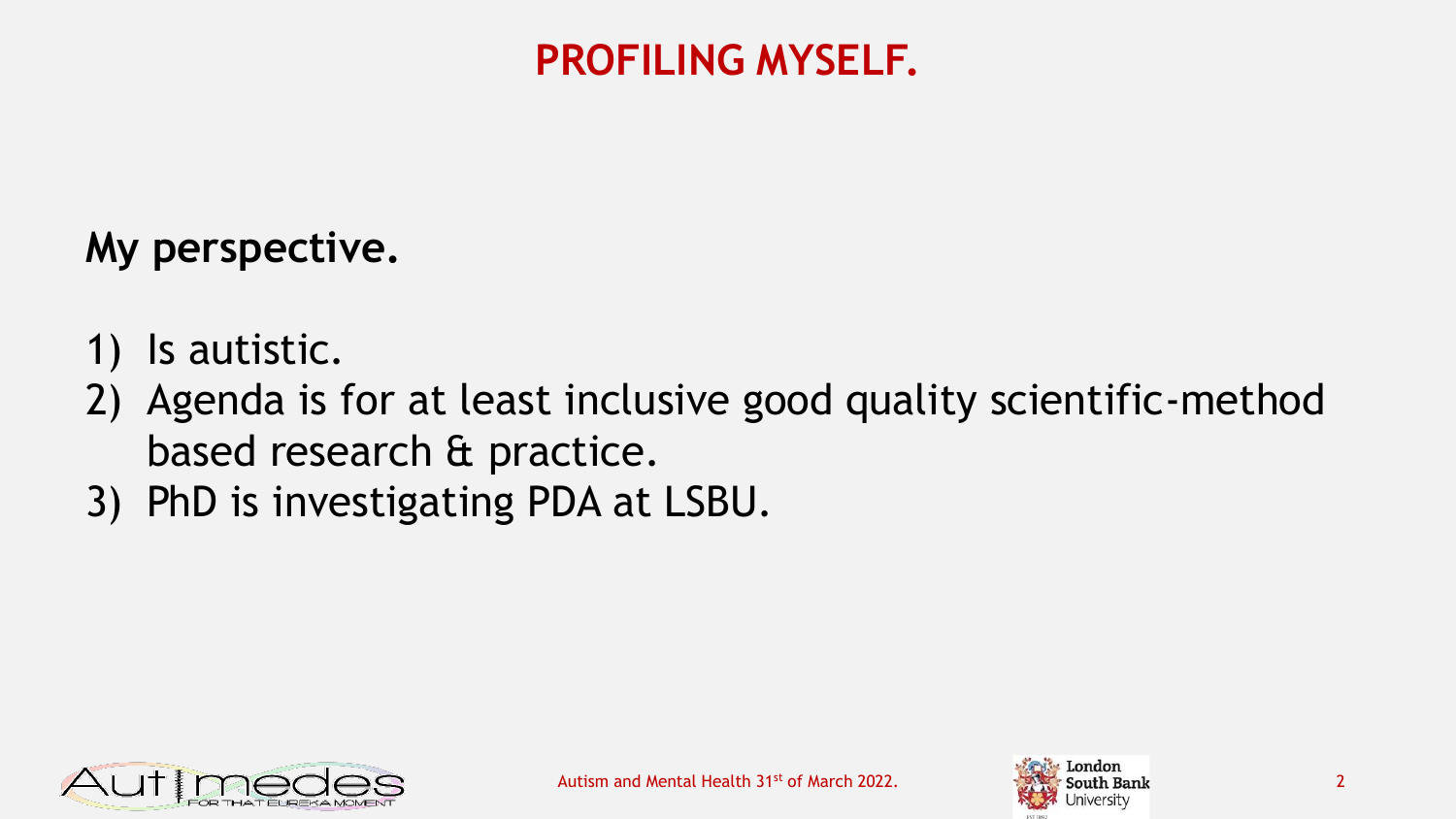## **OF PEAK INTEREST.**

# **Spikey Profiles & Co-occurring conditions.**

- 1) All humans have spikey profiles, which are transient across lifetime & different situations (APA 2013).
- 2) Just more pronounced in autistic persons.
- 3) Most Disorders are associated with trauma &/ or ACE (Woods 2020).
- 4) 70% one co-occurring difficulty, 40% at least two (Woods 2019).
- 5) Many of these will be due to how autistic persons are treated by society (Botha 2021; Woods 2017).



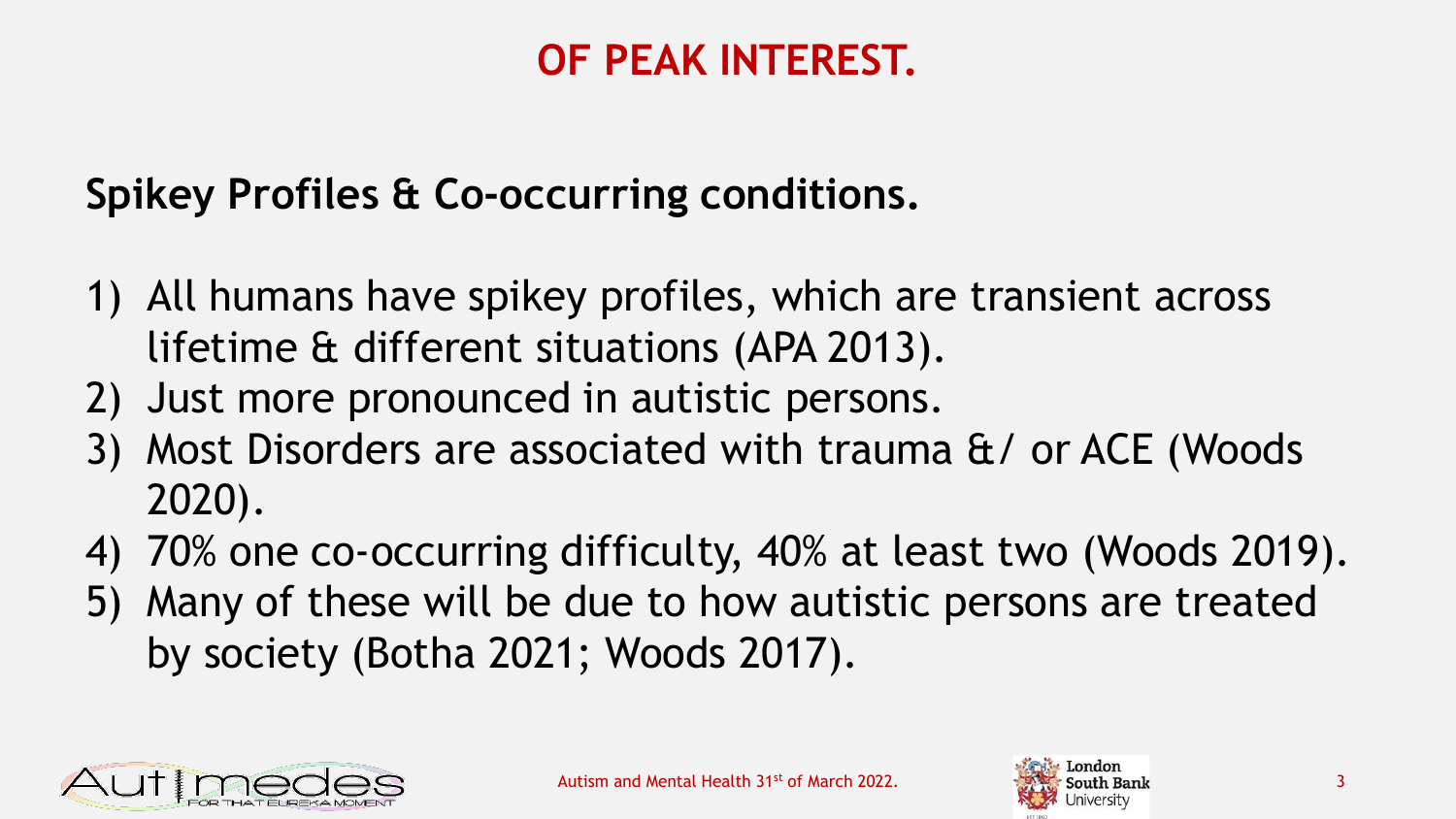## **OF PEAK INTEREST.**

## **Spikey Profiles & Co-occurring conditions.**

- 1) You are not just dealing with autism.
- 2) Autism & co-occurring conditions often simultaneously interact.
- 3) Co-occurring conditions often present slightly differently in autistic persons (Kildahl et al 2021).
- 4) Can be difficult to attribute features to different conditions.



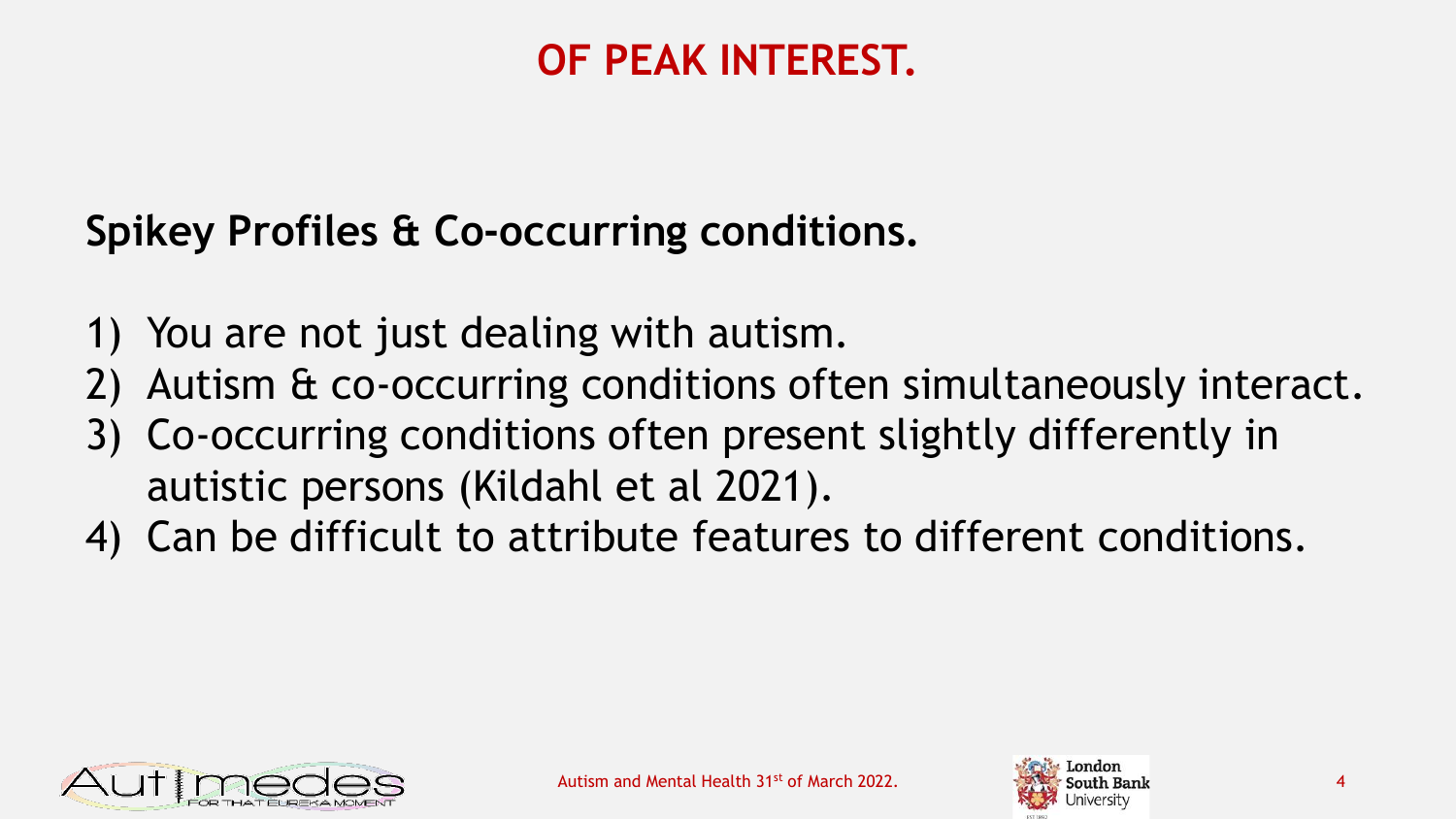# **OF PEAK INTEREST.**

## **Spikey Profiles, co-occurring conditions, & trauma.**

- 1) Many autistic persons have substantial amount of trauma & is a hot topic.
- 2) Trauma based Disorders often overlap autism, can lead to misdiagnoses & missed diagnoses in autistic persons.



**Richard Woods @Richard Autism · 14 Mar** 

...

Is it possible for autistic persons to recover from trauma? If so, what does that look like?



 $11.109$ 



728







Autism and Mental Health 31st of March 2022. South Bank South Bank

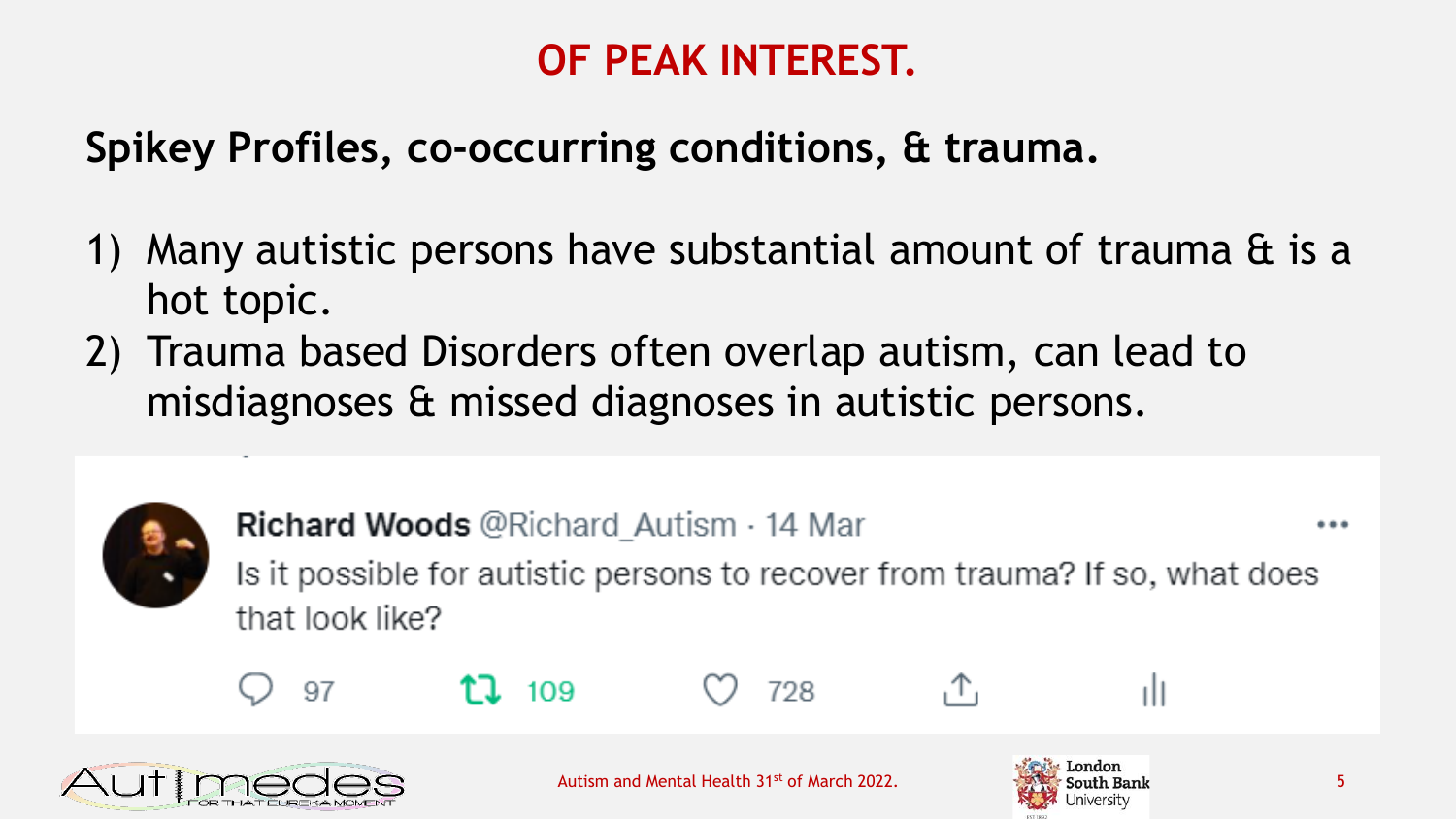# **PEAK DISTRICT.**

# **Some of my own struggles.**

- 1) Atrocious executive functioning.
- 2) Communication style.
- 3) Demand-avoidance…
- 4) Intense emotions.
- 5) Loud unexpected sounds.
- 6) Only highly productive in a highly stable environment, with loads of control.
- 7) Perpetual conflict between rational & impulsive/ emotional aspects.
- 8) Ruminating.
- 9) Strong sense of right & wrong.



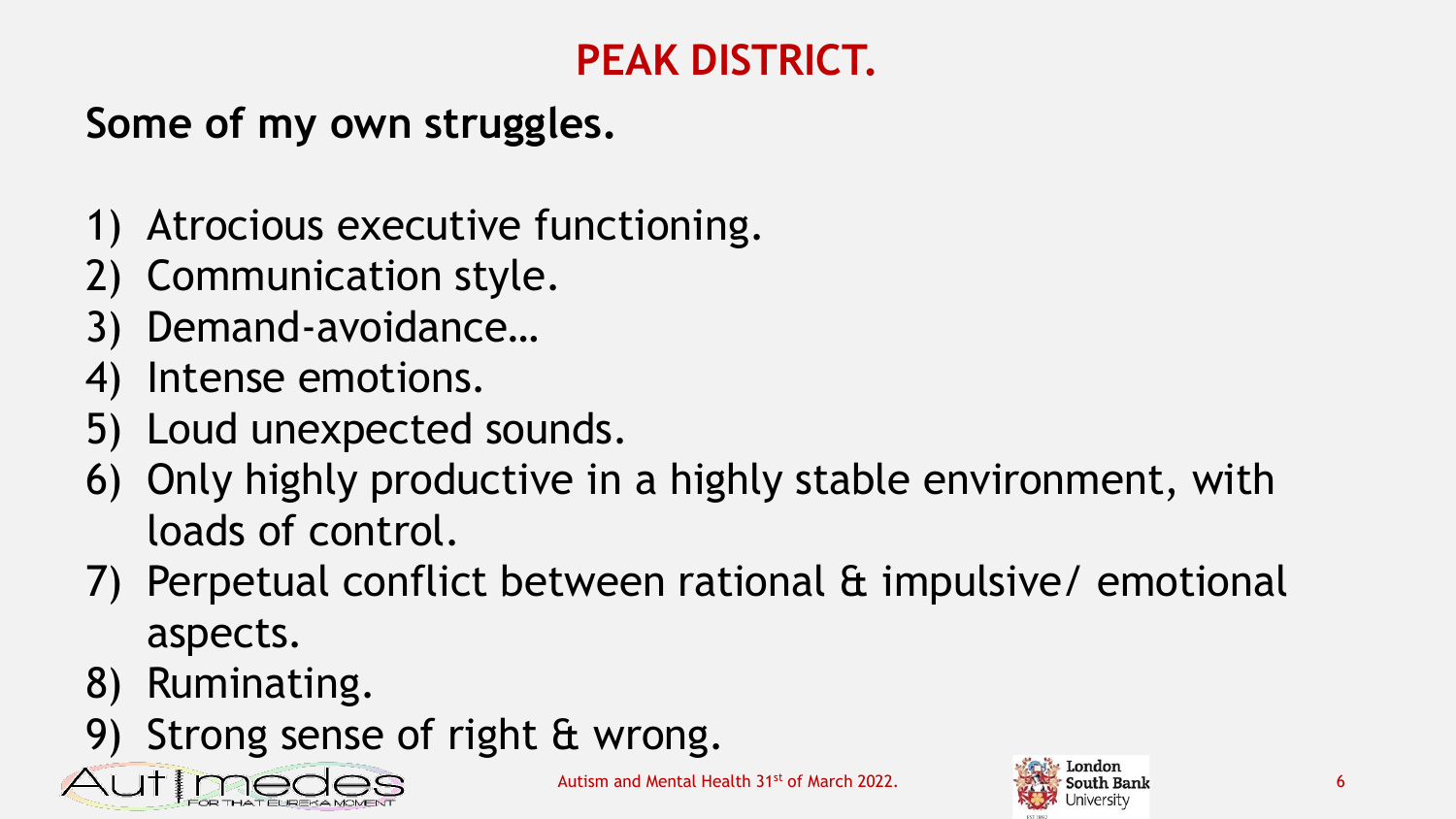# **PEAK DISTRICT.**

### **Some positive aspects.**

- 1) Easily amused…
- 2) Empathetic.
- 3) Good attention to detail.
- 4) Highly innovative/ creative.
- 5) Highly intelligent.
- 6) Highly reflective.
- 7) Puns/ jokes, e.g., see red text at top of slides.
- 8) Self-awareness.
- 9) Strong passion for doing the right thing.



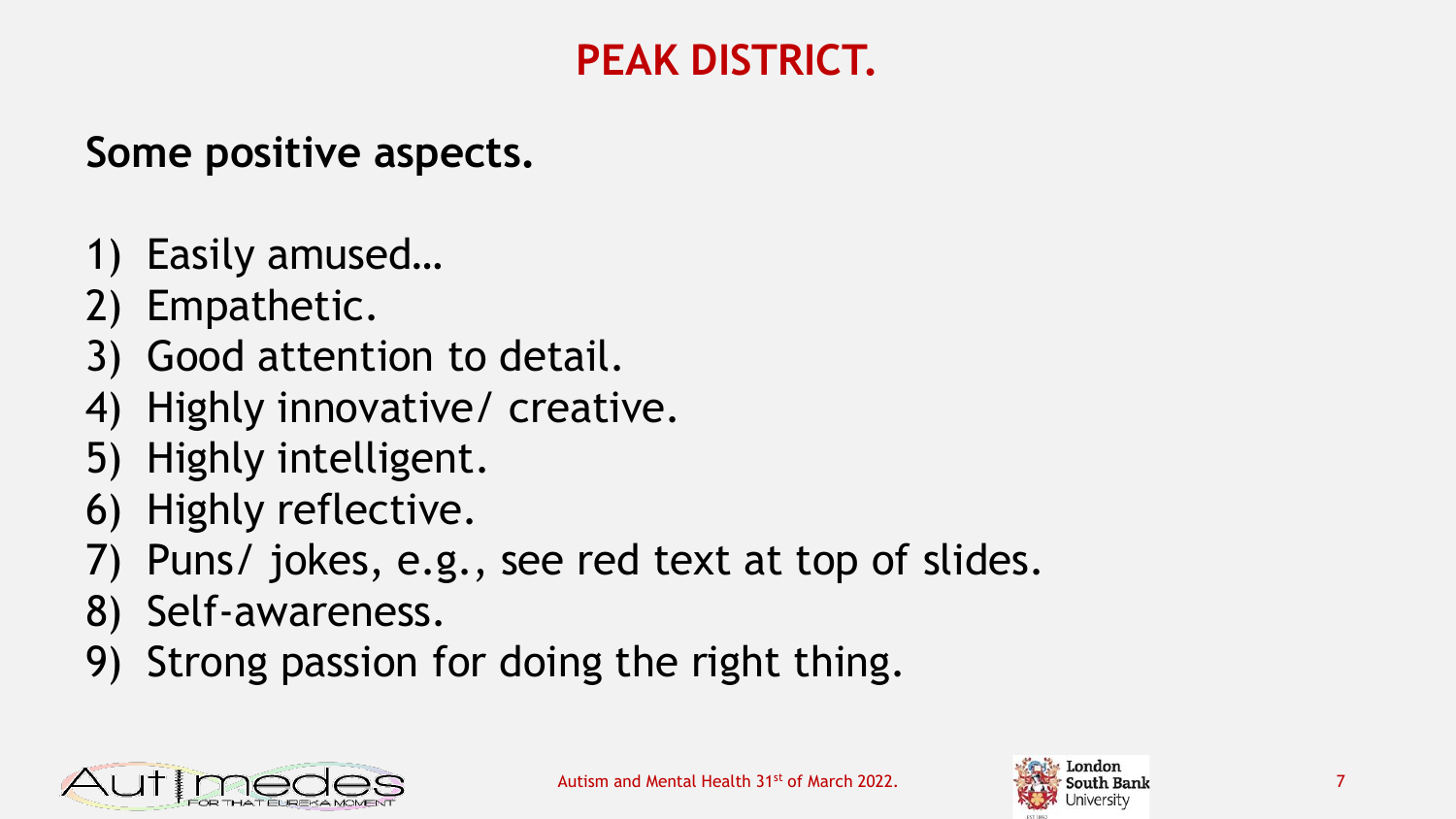# **HERDING CATS.**

# **How do you interact with me? Do you need to fix my "***deficits***"?**

- 1) Despite what you might read, we are fully human… even when we have substantial difficulties.
- 2) We are exceptionally diverse, there is no way to successfully divide autistic persons to create subgroups/ subtypes.
- 3) Autism cannot be separated from me & there is no cure.
- 4) We are all arguably "*complex*"/ "*perplexing*" presentations…
- 5) Co-regulating, take a transactional approach.
- 6) You treat me like any other person, listen to me, work with my strengths & interests.
- 7) Need to take a genuine person-centered approach which is led by me to account for my spikey profile…



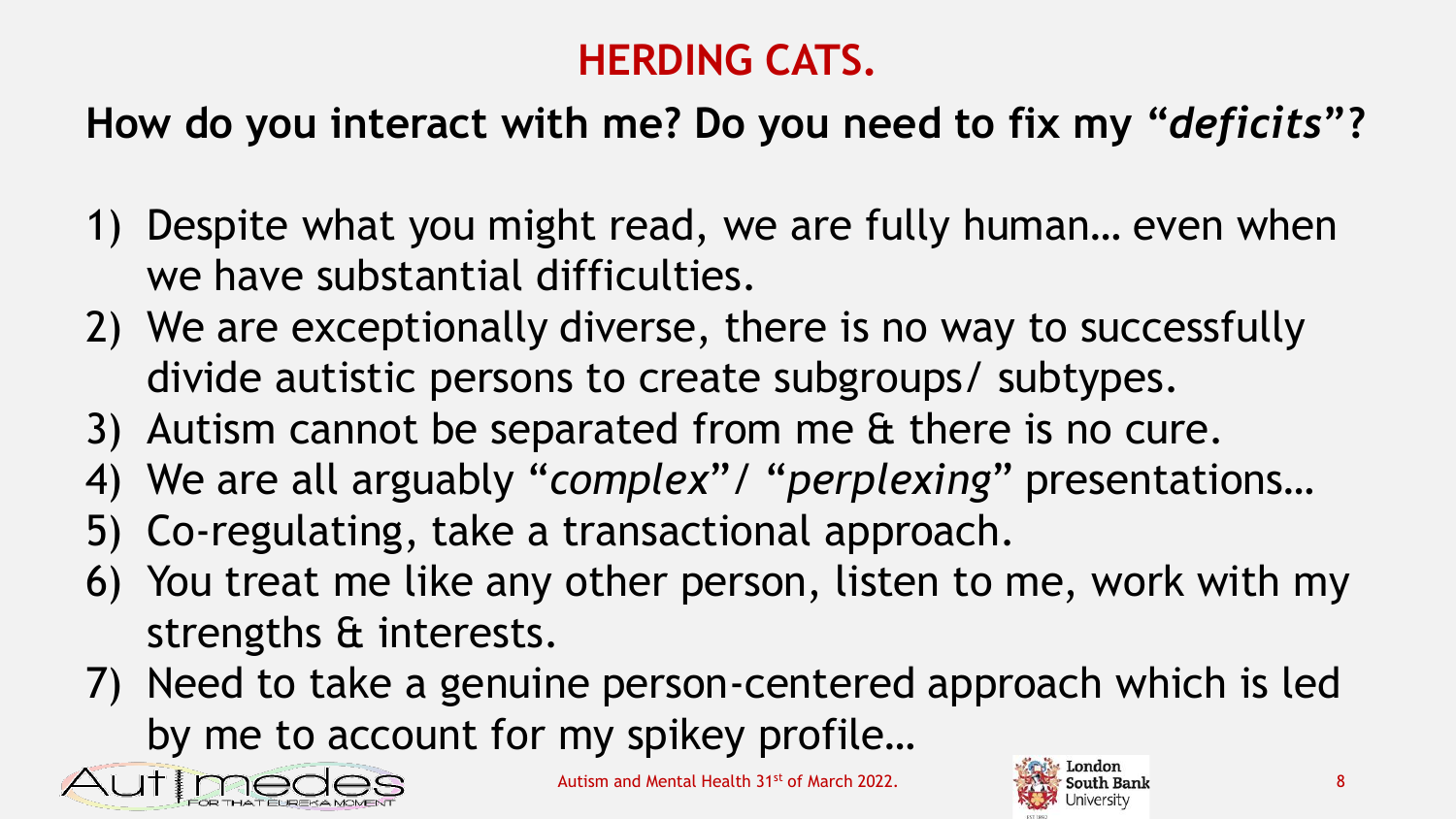### **MINING CANARIES.**

## **… While accounting for our autism.**

- 1) Tend to have intense lived experience vs non-autistic persons.
- 2) If we do something, it usually is for a "*rational*"/ "*good*" purpose… From whose perspective?
- 3) Issue can be knowing what that the purpose is!
- 4) If we are stressed, it is usually due to situations we are presently in, &/ or previous aversive experiences.
- 5) Always consider sensory differences.
- 6) Consider camouflaging.
- 7) Low arousal, not no arousal.
- 8) Routines & activities on *our* terms.



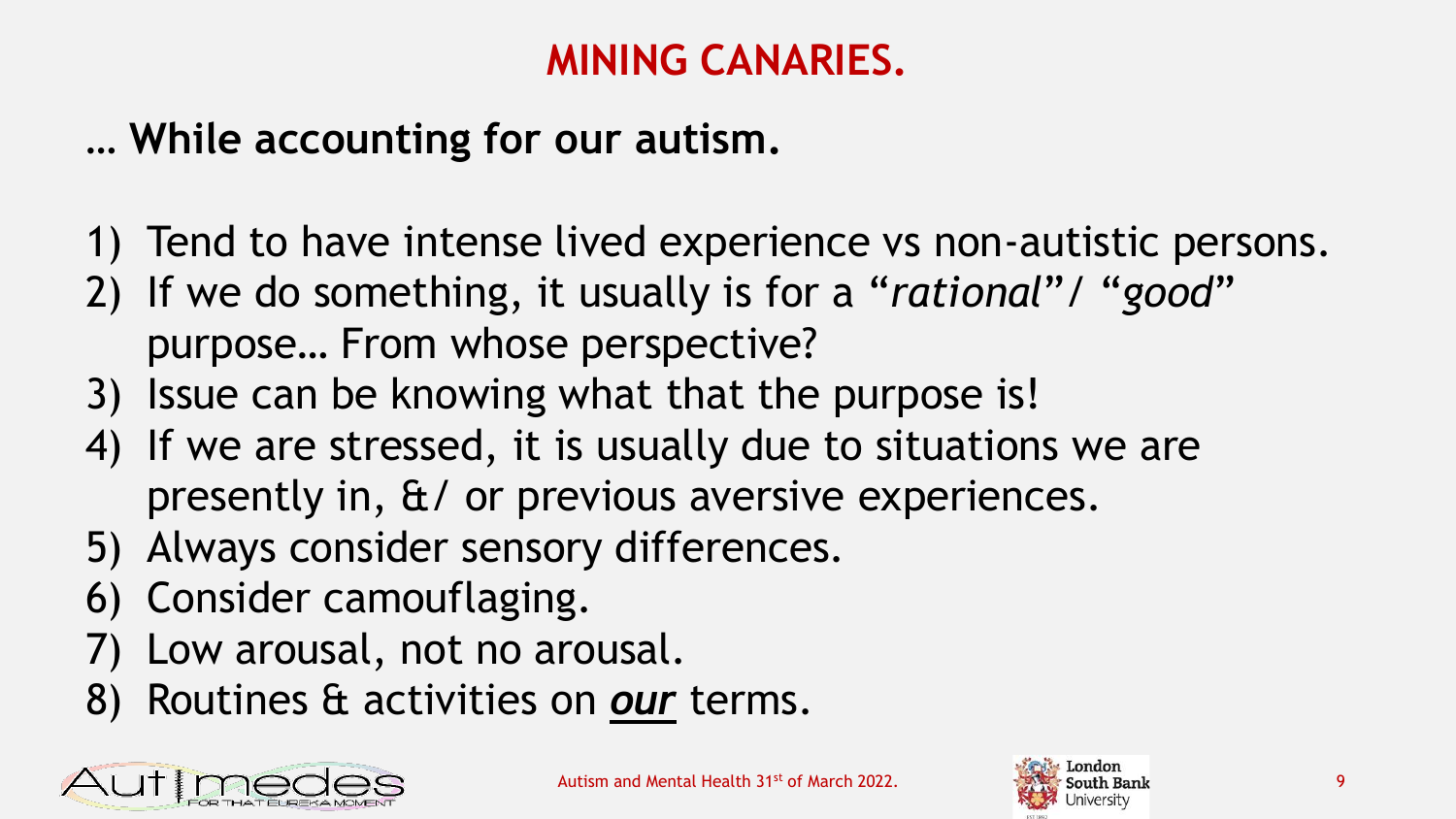## **MINING CANARIES.**

# **Working with me.**

- 1) Allow me to self-regulate, including stimming, e.g., playing with my belt.
- 2) Communicate in my preferred manner, e.g., head to one side focusing on what is being said.
- 3) Do not expect me to care about/ follow *all* non-autistic social norms (within reason, e.g., laws).
- 4) Engage with subjects I am interested in/ passionate about.
- 5) Negotiate.
- 6) Puns.
- 7) Treating me as a human being.
- 8) Taking my perspective seriously.



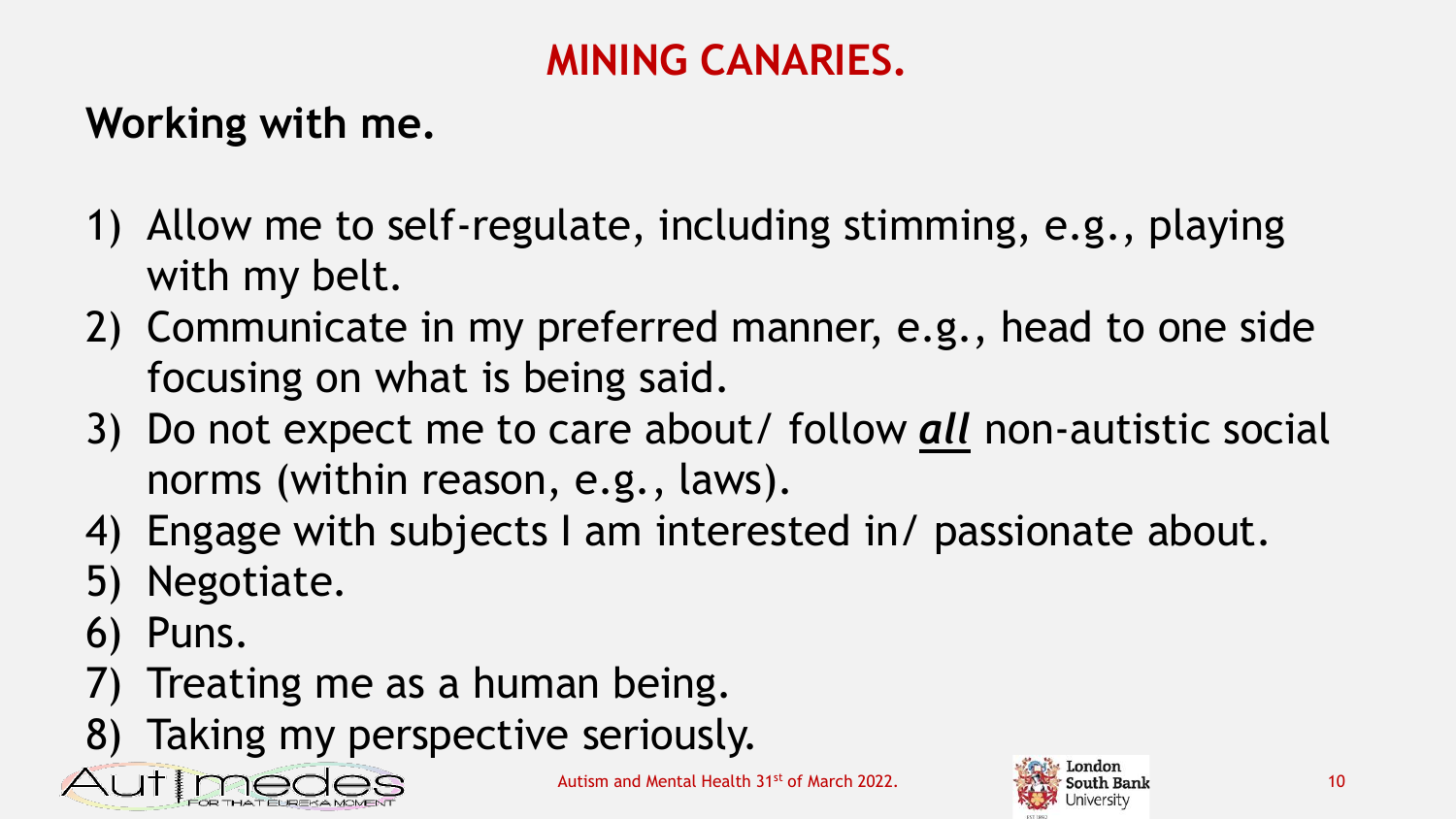### **AVOIDING VARIANCE.**

#### **Concluding comments.**

- 1) "*This is particularly important for some people with autism, including those with Asperger syndrome, who may face very significant challenges in their everyday lives, despite having average or above average IQ.*" (DoH 2015, p15).
- 2) How would you feel about autistic persons creating a Disorder that pathologises your non-compliance in creating an autism friendly world and lack of empathy towards us?



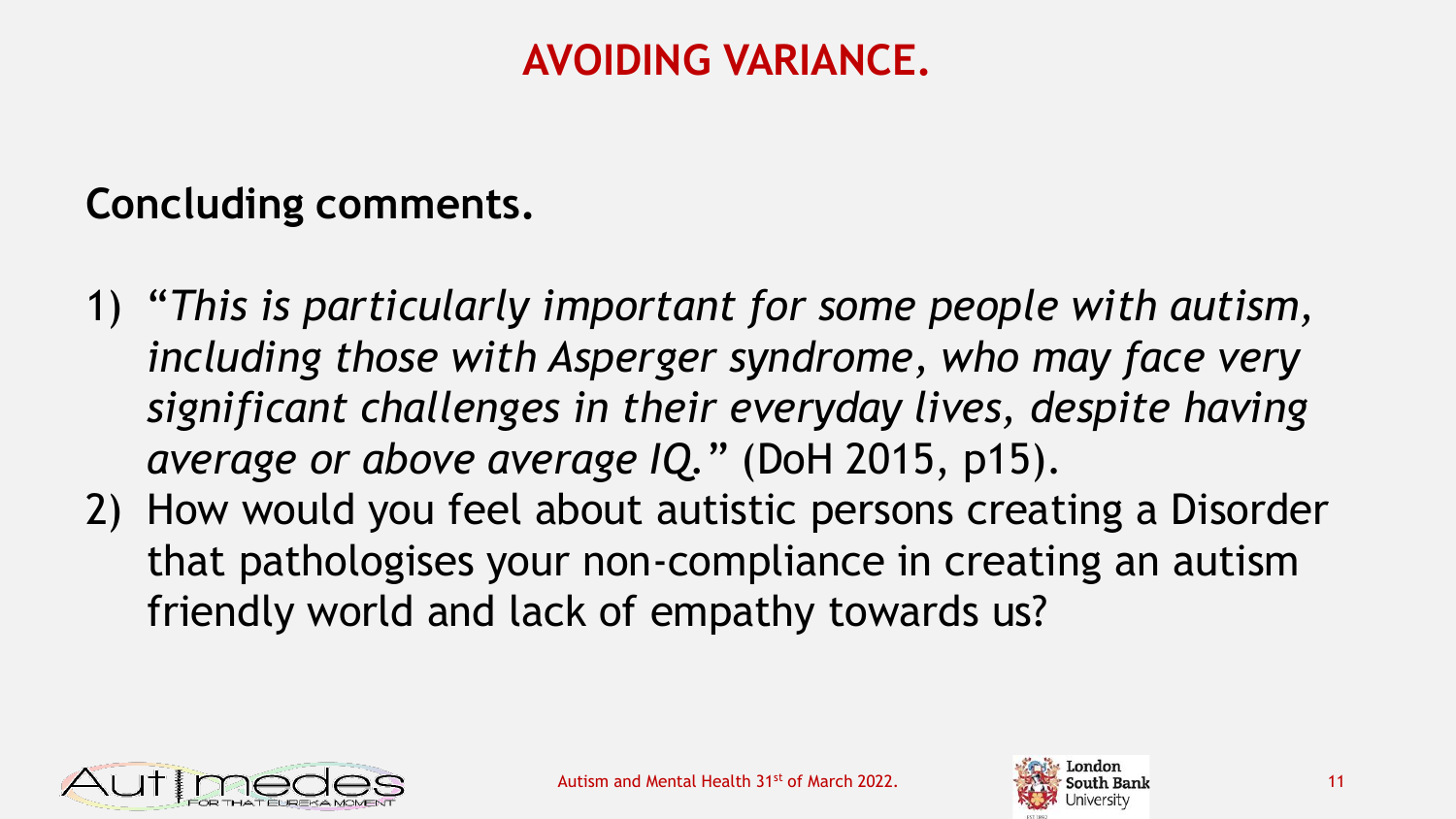## **ANY QUESTIONS?**

#### **The End Game.**

- 1) Contact Details: [richardwoodsautism@gmail.com](mailto:richardwoodsautism@gmail.com)
- 2) Twitter handle: @Richard\_Autism
- 3) My researchgate:

[https://www.researchgate.net/profile/Richard\\_Woods10](https://www.researchgate.net/profile/Richard_Woods10)

4) Any questions?



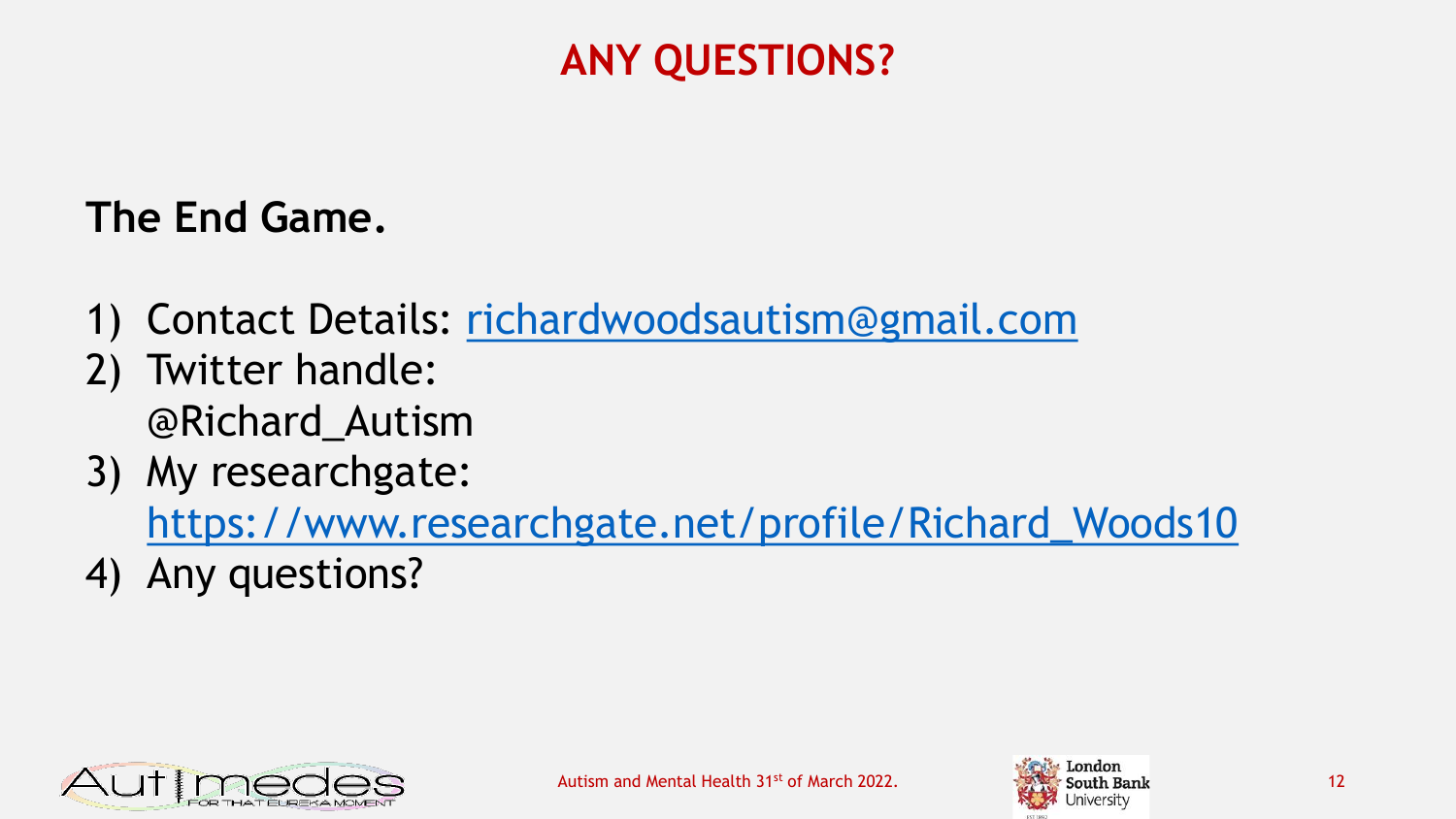## **FIRST JOB REFERENCES.**

#### **Bibliography.**

- 1) American Psychiatric Association. (2013). *Diagnostic and Statistical Manual of Mental Disorders, Fifth Edition*. Washington, DC, American Psychiatric Association.
- 2) Botha, M. (2021). Academic, Activist, or Advocate? Angry, Entangled, and Emerging: A Critical Reflection on Autism Knowledge Production. Frontiers in Psychology. DOI: <https://doi.org/10.3389/fpsyg.2021.727542>
- 3) Department of Health. (2015). Statutory guidance for Local Authorities and NHS organisations to support implementation of the Adult Autism Strategy (Online Government Guidance). Retrieved from: [https://assets.publishing.service.gov.uk/government/uploads/system/uploads/attachment\\_data/file/422338/au](https://assets.publishing.service.gov.uk/government/uploads/system/uploads/attachment_data/file/422338/autism-guidance.pdf) tism-guidance.pdf (Accessed 08 March 2022).
- 4) Kildahl, A., Helverschou, S., Rysstad, A., Wigaard, E., Hellerud, J., Ludvigsen, L., & Howlin, P. (2021). Pathological demand avoidance in children and adolescents: A systematic review. *Autism*, 25(8), 2162–2176.
- 5) PDA Society (2019). *PANDA Strategies Infographic* (Online resource). Retrieved from: <https://www.pdasociety.org.uk/wp-content/uploads/2019/09/panda-strategies-infographic-final.pdf> (Accessed 26 June 2021).
- 6) Rumball, F., Brook, L., Happé, F., & Karl, A. (2021). Heightened risk of posttraumatic stress disorder in adults with autism spectrum disorder: The role of cumulative trauma and memory deficits. *Research in Developmental Disabilities*, 110(2021), 103848.
- 7) Woods, R. (2017). Exploring how the social model of disability can be re-invigorated for autism: in response to Jonathan Levitt. *Disability & Society*, 32(7), 1090-1095.